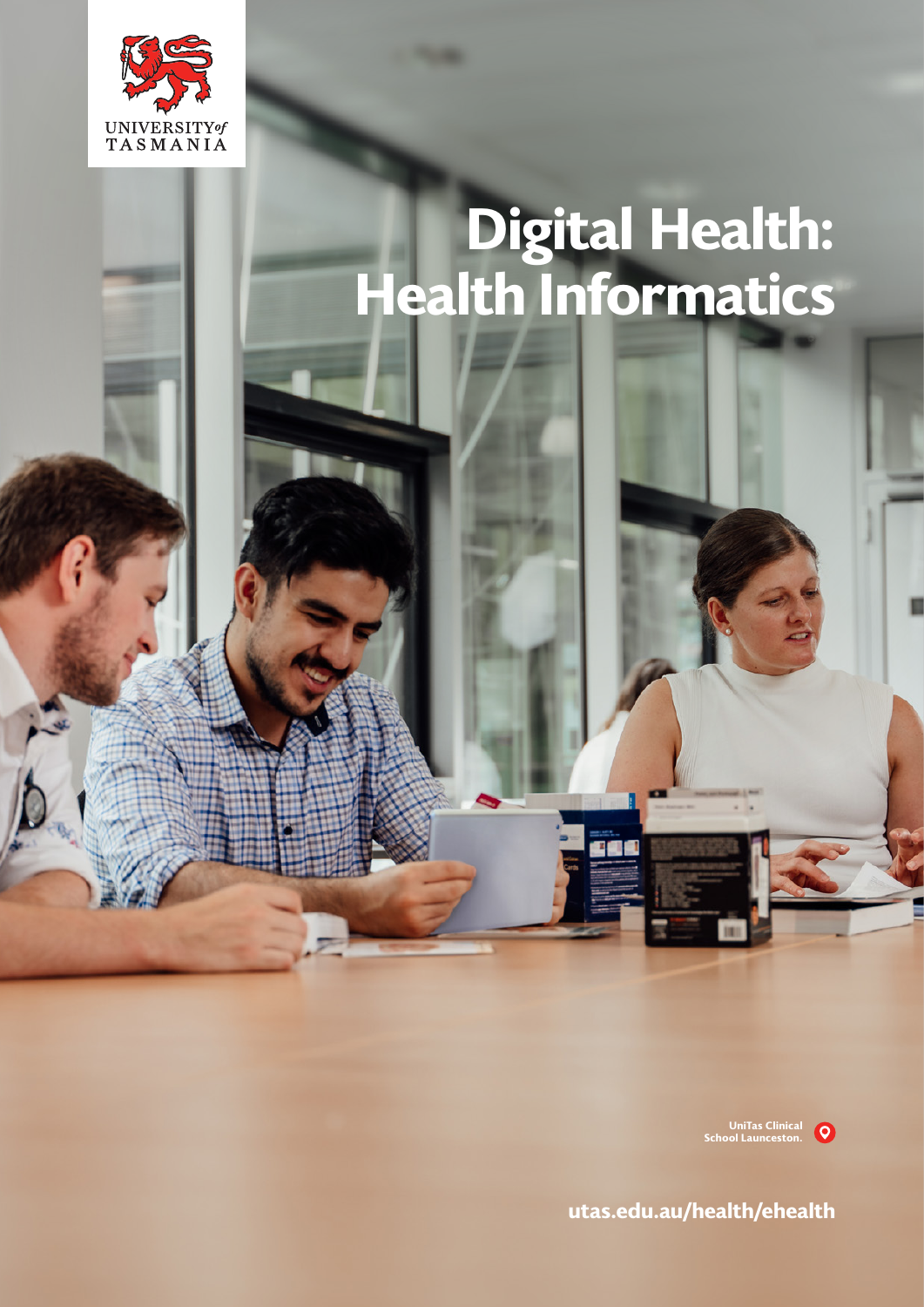# **Digital Health Evolving health care**

**Bachelor of e-Health (Health Informatics) (Professional Honours) (H4E)**

**Graduate Certificate in e-Health (Health Informatics) (H5E)**

**Graduate Diploma of e-Health (Health Informatics) (H6E)**

**Master of e-Health (Health Informatics) (H7E)**

#### **Location**

Online

#### **Duration**

Minimum 2 years, up to a maximum of 5 years. Part-time only.

#### **Intakes**

February and July

Digital health is connecting millions of people with health care services across the nation and the globe. The types of services supported through digital health are ever changing and advancing, making improved digital literacy even more imperative for our health care professionals.

From obtaining health records at any location, to delivering health and support services such as consultations and prescriptions through online appointments and sessions, allows our health professionals to maintain connectivity in our community.

Digital health is here to stay and to keep us connected in the most important ways, it is the most crucial component on quality healthcare today as it continues to help save and improve lives.

## **About the course**

This program has been developed to meet the varying needs of our health system. From health professionals seeking a foundation in digital health to support their health role (Graduate Certificate of e-Health) through to those interested in working in health informatics (Master of e-Health), enrolment in this program is the start of your digital health journey.

All courses in our program are offered fully online, allowing you the flexibility to plan your learning pathway to meet your needs. Classes are delivered online and recorded, allowing us to bring the leading experts to you so

your learning is consolidated with real world contexts. Our specialist teaching team bring a rich wealth of experience in digital health from Australia and internationally. In partnership with industry, we have designed a program of curriculum that is contemporary and innovative, to ensure our graduates are ready to work in our digitally enabled health systems. Our program of research is closely aligned with our teaching program to ensure students hear about the latest research as it occurs.

This course considers the increasing impact of technology in contemporary society with a particular focus on health services. You will explore some current applications of digital health and identifies a number of issues associated with the use of technology in health. We provide the foundation for ongoing exploration of digital health.

You will critically evaluate the theory, practice and processes for managing data in the healthcare system. You will also explore privacy and security issues arising from the use of information and communications technologies in the health environment.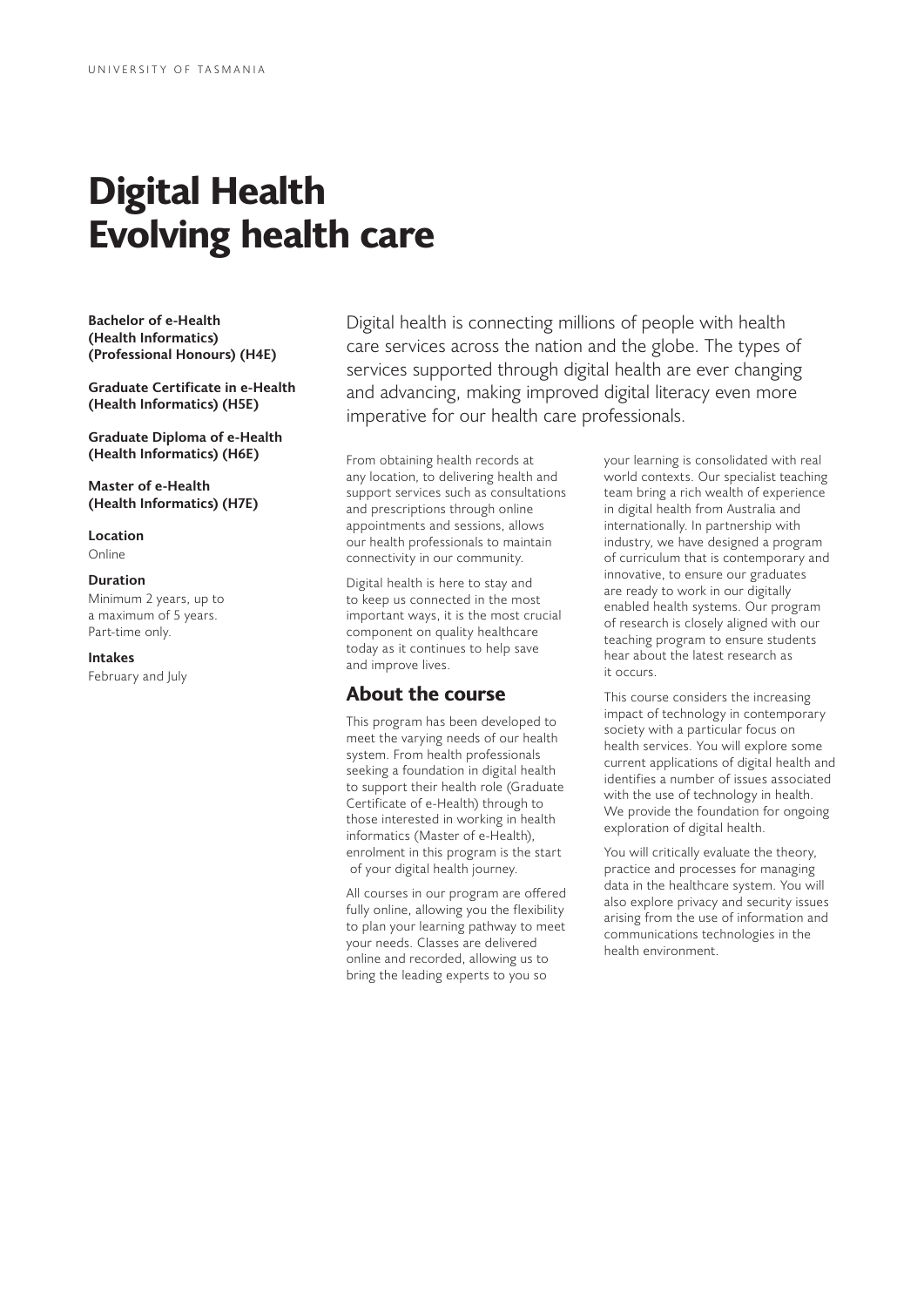# **Entry Requirements**

The courses are suitable for health professionals and information management professionals who wish to enhance their understanding and ability to work effectively with information and communication technologies. The courses are also designed for graduates who wish to pursue a career as a health informatics specialist.

In order to qualify for admission to our programs, applicants should:

- hold a three-year degree with a major in a health related or communications technology area,
- OR have experience and/or qualifications as deemed appropriate by the Course Coordinator. As all units in the course use online resources, students need to have regular access to email and the internet.

### **Career Outcomes**

Graduates of our programs will work across a variety of roles in health related to digital health. Whilst the Graduate Certificate provides an introduction to support roles as digital health champions and short term project roles, the Master of eHealth (Health Informatics) provides graduates with the knowledge and skills to work in specialist digital health roles. This includes roles such as:

- Application Specialist
- Business Development Officer
- Chief Information Officer
- Data Analyst
- Director, Digital Health
- Informatics Officer
- Information Governance Officer
- Project Manager

# **Why study Digital Health with us?**



*Delivered fully online and part-time to complement your work/life balance*



*Digital Health will continue to evolve, as will our program.*



*Delivered in partnership with industry to ensure contemporary and innovative learning and teaching.*